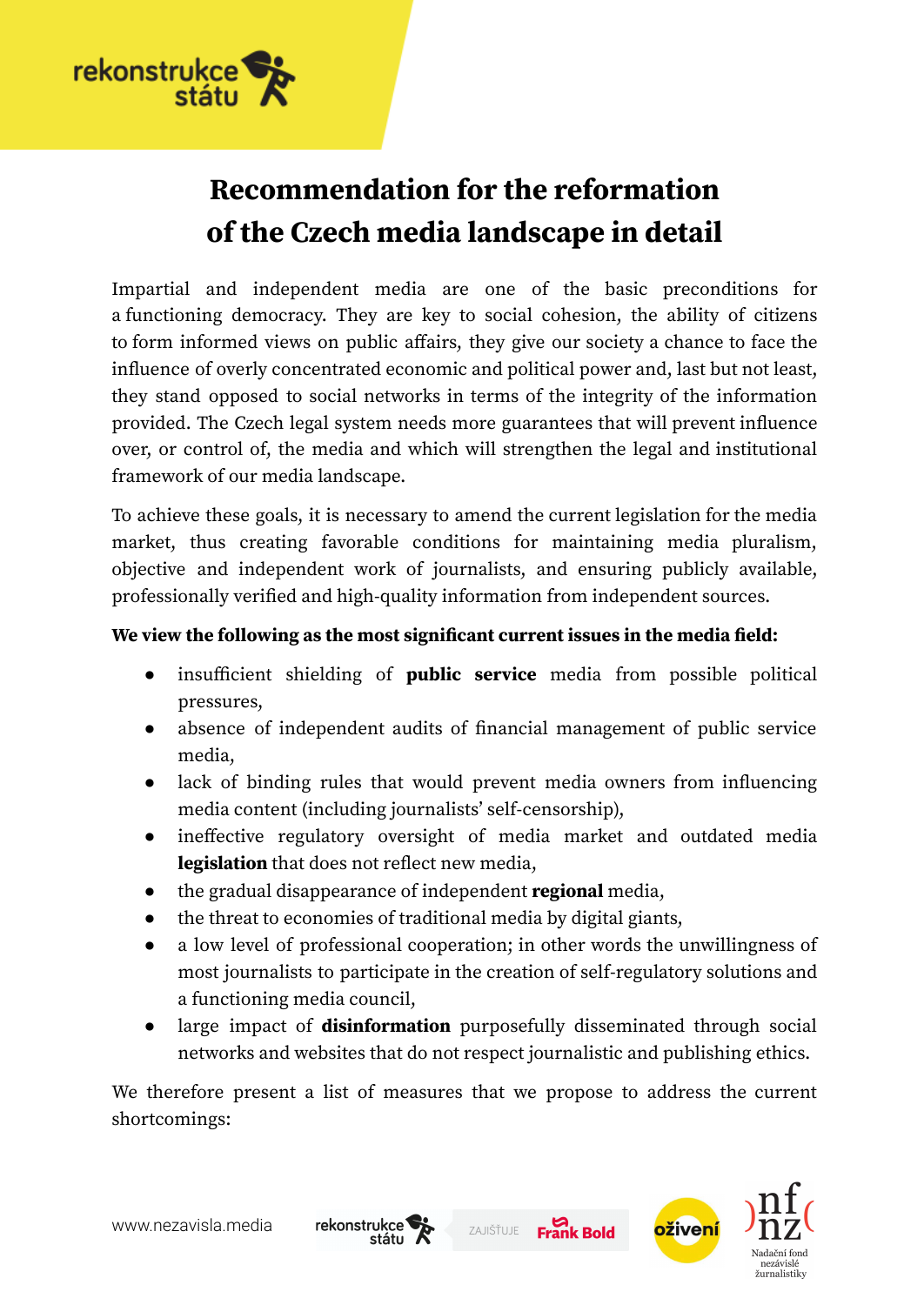

# **1) Strengthen the position of public service media councils and the plurality of views represented**

- a) **Expand public service media council elections to include both chambers of the Parliament.** Currently, the Chamber of Deputies appoints and recalls members of the Czech Television Council and the Czech Radio Council. The involvement of the Senate in the election of media councils will strengthen the plurality of opinions represented and reduce the risk of politicization of public service media.
- b) **Establish stricter qualification criteria for council election candidates and nominating organizations.** The current legislation does not impose any criteria on professional qualifications, relevant experience, or any ethical requirements. Eligibility requirements should therefore be established, in order to ascertain candidates' knowledge and ability in relation to the media sector. The rules on incompatibilities and conflict of interest should also be strengthened. The power to nominate candidates for council elections should be reserved to organizations with a track record in terms of a consistent professional focus and a minimum number of years of operation.
- c) **Legislate judicial review of council decisions and parliamentary decisions on the appointment and removal of members of public service media councils.** Compliance of public service media council decisions with relevant law is a basic precondition for the proper performance of their function. We therefore propose to introduce the option to review the councils' decisions by administrative courts. In order to strengthen safeguards against the politicization of the nomination and election process, the same mechanism should be applied for decisions of the Chamber of Parliament by which a member of one of the councils is elected or recalled.
- d) **Amend legislation to no longer allow the possibility of dismissing a media council as a whole.** Each time a council member is recalled, it should have to be based on an individualized decision. Currently, the Chamber of Deputies has the power to approve annual reports of public service media and it can mount pressure on their management by not approving these reports. This is because if two subsequent annual reports fail approval, the Chamber may dismiss the corresponding council as a whole. To remedy this, annual reports should only be presented for the Parliament to take note of, not approve.







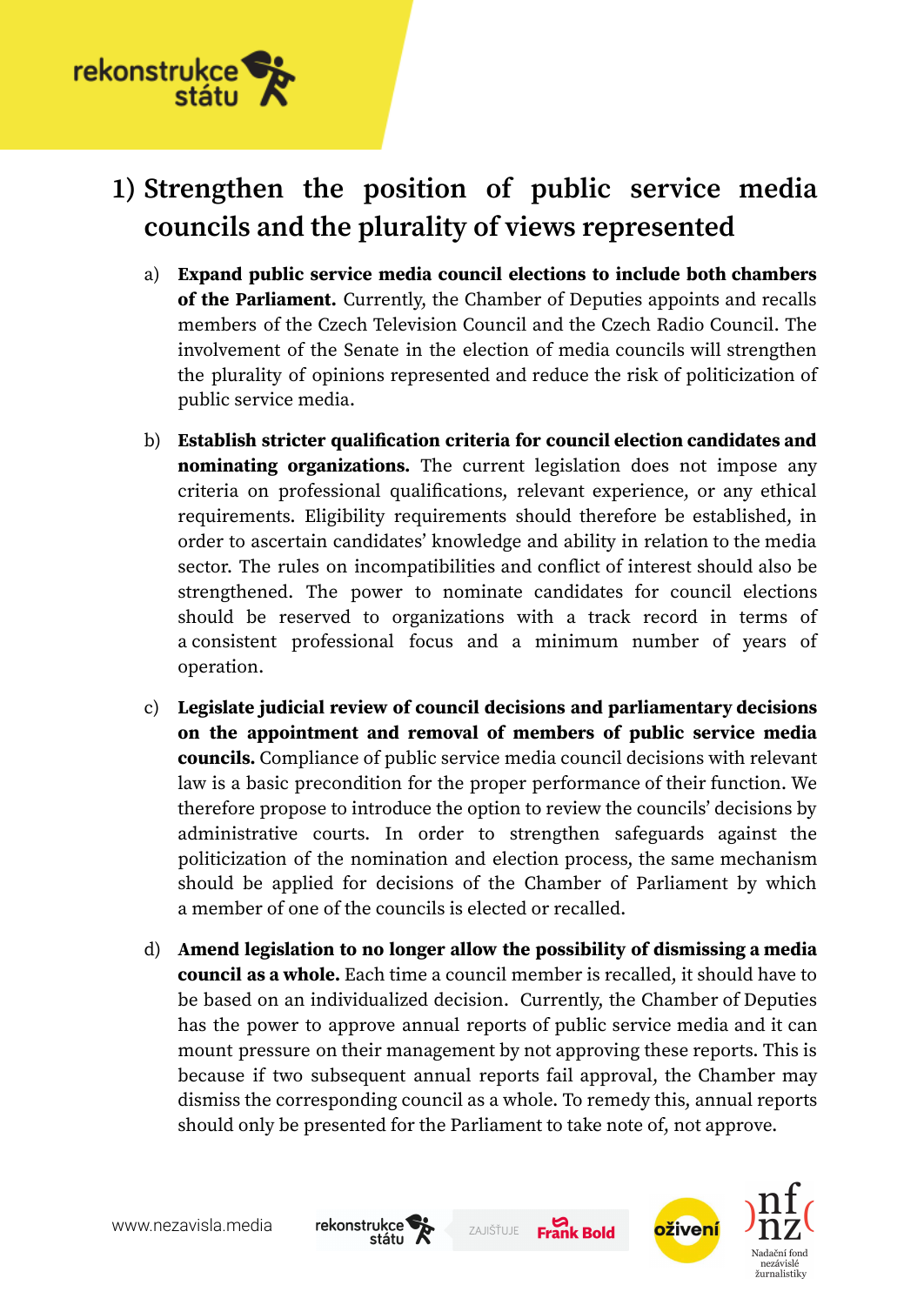

# **2) Establish audits of financial management of public service media**

a) **Give the Supreme Audit Office the power to oversee the management of public media' budgets.** The Supreme Audit Office is an independent audit institution whose mission is to oversee management of public funds. The inclusion of public service media among the audited entities will lead to more efficient management and reduce opportunities for clientelism or wasteful expenditure.

## **3) Modernize the regulation of audiovisual media in order to protect market pluralism**

- a) **Strengthen the expertise of members of the Council for Radio and Television Broadcasting (RRTV) by setting qualification criteria for election nominees.** In order for RRTV to protect market pluralism, it needs qualified councilors. This can be achieved on the one hand by strengthening expertise and on the other hand by increasing political independence. The introduction of qualification criteria for RRTV election nominees will ensure greater expertise.
- b) **Strengthen the independence of councilors from politicians by abolishing the possibility of dismissing the RRTV as a whole and dividing the election between both chambers of the Parliament.** The possibility of dismissing the council as a whole is dangerous, because it allows for the immediate replacement of all councilors, potentially filling the council with loyalists of the current House majority. The involvement of the Senate would lead to a greater representativeness of the council in relation to the whole Parliament.
- c) **Change the focus of RRTV from formalistic administrative supervision towards analyzing plurality, supporting independent media, and cooperating with self-regulators.** At present, RRTV's capacity is, for the most part, exhausted by activities such as licensing and broadcasting supervision. This was largely justified at the time of creation of the broadcasting law, but with the growing number of channels and the advent of the Internet, this task is becoming unmanageable and less important.







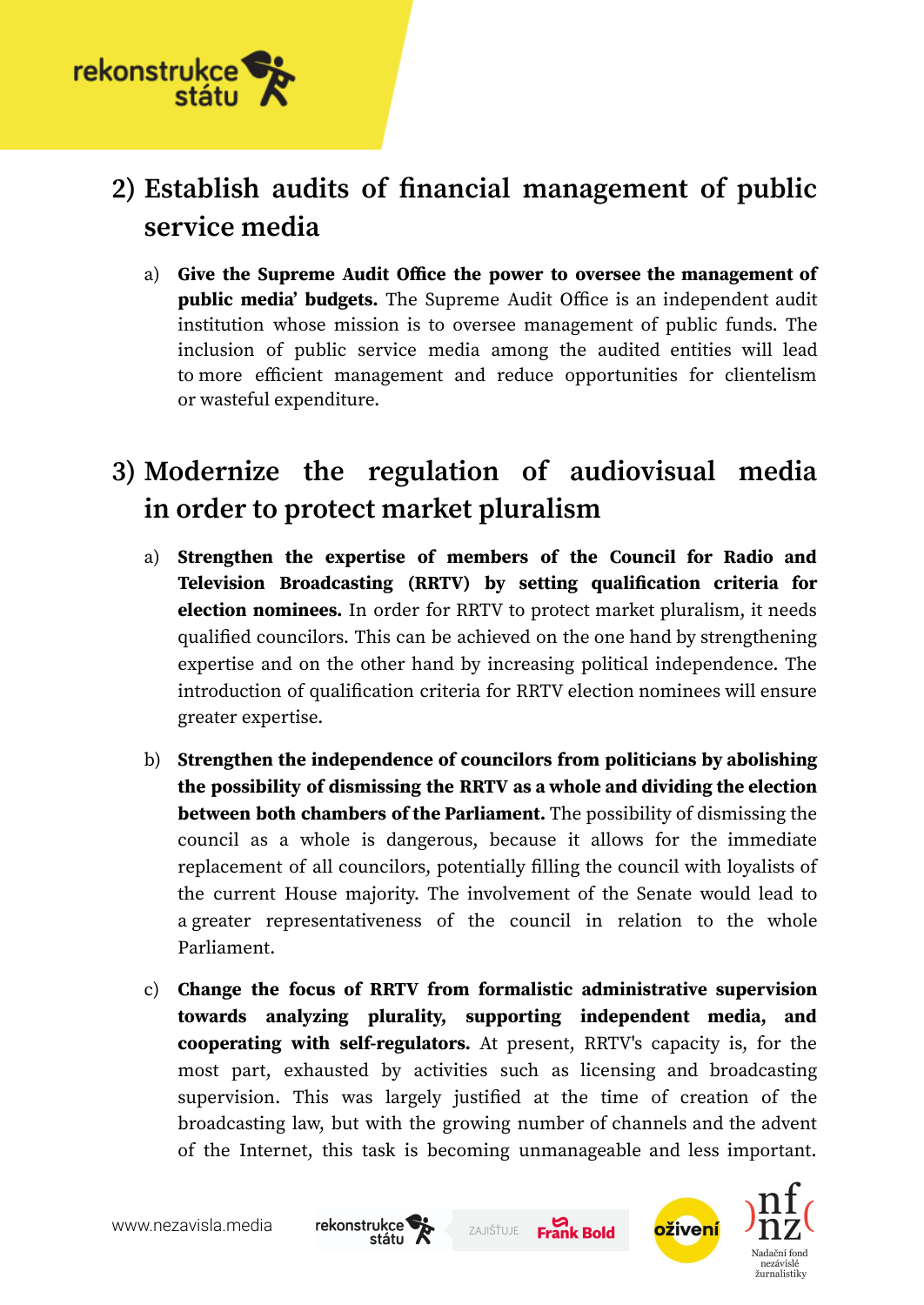

Therefore, rather than overseeing individual operators and their programs, the Council should collect data on the media market, promote pluralism and work with self-regulators to develop journalistic ethics.

- d) **Reform competition law in the media market: lower turnover threshold for competition assessment of media mergers (compared to other industries) and introduce legally binding inputs by RRTV in media anti-monopoly decisions. This is dependent on the previous point and on RRTV gaining access to the register of beneficial owners.** Mergers between competitors in the media market - even among major players - rarely exceed the turnover threshold of competition law. The involvement of RRTV is appropriate because media pluralism can hardly be simplified to economic criteria alone.
- e) **Update regulation for the age of Internet by reducing the regulatory burden on broadcasters and extending the scope of RRTV to other digital media.** The Council currently devotes the vast majority of its attention to television and radio broadcasting. This is offset by the low level of oversight of on-demand audiovisual media services (ie. streaming and video-sharing platforms).

### **4) Establish rules for private media and online media**

- a) **Prevent conflict of interest of private media owners who hold or run for public office.** The Conflict of Interest Act prohibits selected public officials (e.g. deputies, senators, members of the government, etc.) from operating radio and television broadcasts, publishing periodicals, or being a partner, member or otherwise in control of a legal entity that operates these types of media. However, the law does not cover cases where a politician can exercise influence over a medium, even though they do not run it themselves. An example is the transfer of media to a trust. In addition, the operation of online media by a public official is not considered a conflict of interest. At the same time, we consider it important to strengthen the enforcement of the law on conflict of interest.
- b) **Strengthen self-regulatory mechanisms and define accountability standards in the media market so as to strengthen the credibility of media.** It is desirable that private media establish self-regulatory bodies and adopt internal codes. This is connected with the need for a transparent and efficient professional association of journalists. In order to facilitate this